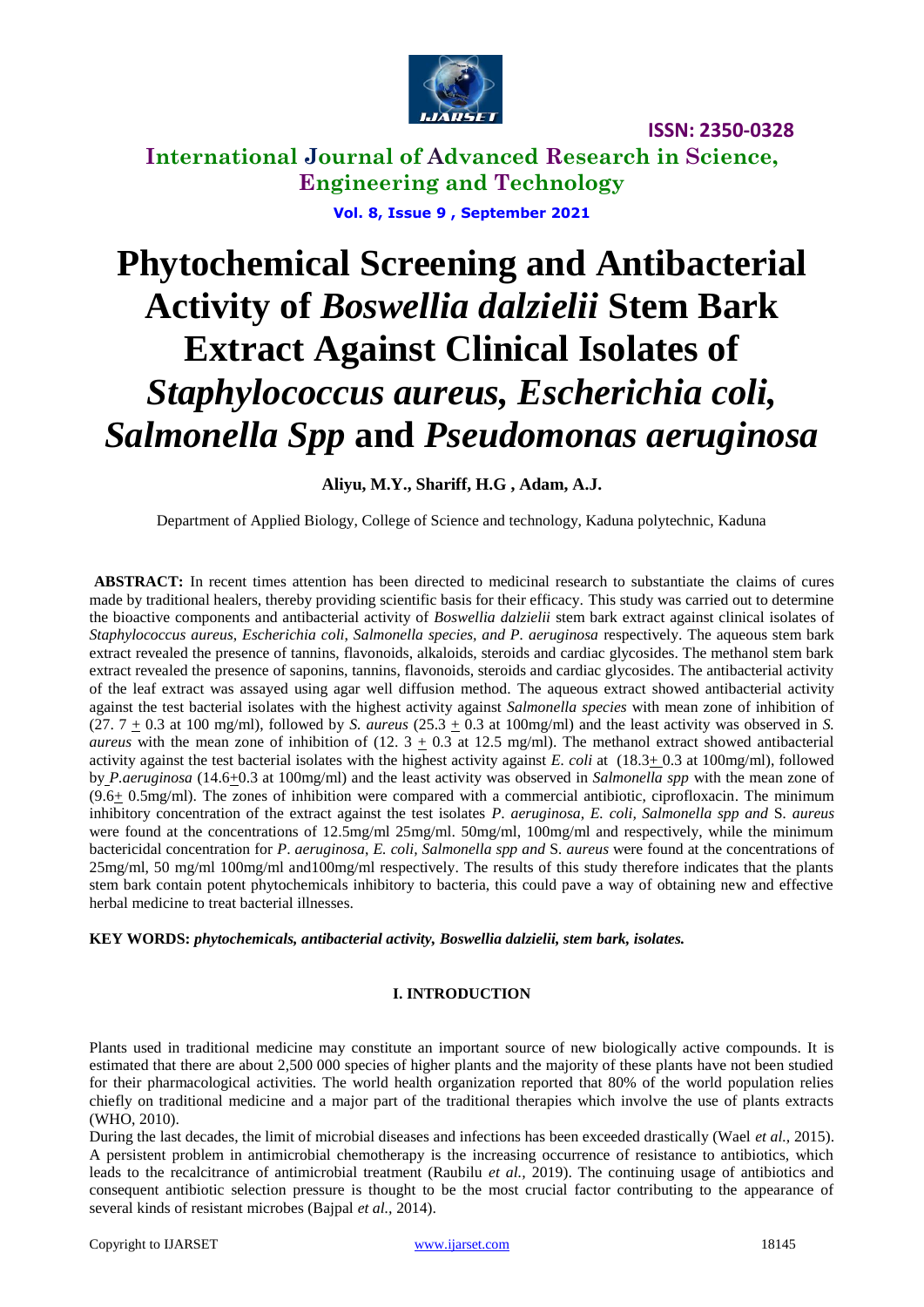

## **International Journal of Advanced Research in Science, Engineering and Technology**

**ISSN: 2350-0328**

#### **Vol. 8, Issue 9 , September 2021**

Various specific plants have continued to be an important therapeutic aid for alleviating the ailments of human kind. Therefore, novel antimicrobial agents from different biological sources are continuously sought. Research conducted on medicinal plants have served the dual purposes of bringing up new therapeutic agents and providing useful leads for studies directed towards the synthesis of drugs on the basis of the chemical structures of the natural products with modern pharmaceutical industries still relying to some extent on the bioactive principle, obtained from plants (Olukemi *et al.,* 2005). *Boswellia dalzielii* (family Burseraceae), commonly known as frankincense tree; abounds in the Savannah regions of West Africa. It has been employed in Ethno medicine with various degree of success. Its parts have also been employed and found to contain numerous phytochemicals such as tannins, glycosides, flavanoids, alkaloids, anthraqunones, saponin and saponins glycosides, as reported by (Raubilu *et al.,* 2019). Its aqueous stem bark extracts is used as anti-diarrhea (Etuk *et al.,* 2006) antispasmodic (Hassan *et al.,* 2009) and anti-ulcer (Nwinyi *et al.,* 2004).

In addition, it has been used in folk medicine as antiseptic, anti-arthritic, wound healing, anti-malaria, anti diarhoea, anti-inflammatory, anti bacteria, anti fungal, ant-hepatitis, antidotes to arrow poison and for the treatment of rheumatism, leprosy, gastro-intestinal troubles (Josh *et al.,* 2013). The stem bark is used to treat rheumatism, septic sores, veneral diseases and gastrointestinal ailments (Olukemi *et al.,* 2005). The leaves are used in large quantity to make a wash of fever and rheumatism while it is also taken internally for gastrointestinal troubles (Burkill, 1985). Report have also shown that the plant has been used for the treatment of dental problems, swilling, bronchitis, cough, gastric disorder, asthmatic attach, pulmonary diseases and skin ailments, among others (Baoua *et al.,* 1976).This study was aimed at evaluating the phytochemical components and antibacterial activity of *Boswellia dalzeilii* aqueous and methanol stem bark extracts against *Staphylococcus aureus, Salmonella species*, *Pseudomonas aeruginosa* and *Escherichia coli.*

#### **II. MATERIALS AND METHODS**

#### **Sample Collection Identification and Authentication of the Plants.**

The stem bark of *Boswellia dalzielii* was collected from Jigawa state. The identification and authentication of the plant materials was done at herbarium of the department of plant Sciences, Bayero University Kano with voucher number BUKHAN 0381, voucher specimens were deposited there for future reference.

#### **Extraction of plant materials**

The parts collected were washed thoroughly with distilled water and air-dried in a shade for two weeks, it was then cut into pieces and grinded to powder using a sterile pestle and mortar under laboratory condition. The powder was then kept in air tight container for future use. The procedure was carried out according to the method (Sofowora, 2003).

Extraction of plant material was carried out using maceration method according to (Sofowora, 2003). One hundred (100g) of the grinded samples each were extracted by successive soaking for 4 days with intermittent shaking using 500ml of methanol and 500ml of distilled water separately in a sterile conical flask. The extract were filtered using Whatman filter paper to remove all forms of residue and the extracts were evaporated to dryness using rotary evaporator and stored at 4<sup>o</sup>C for further analysis (Akinnibosun, *et al.*, 2009).

#### **Phytochemical screening of** *Boswellia dalzelli* **extracts**

The crude extracts of both aqueous and methanol were subjected to phytochemical screening for the presence of the following bioactive components Saponins, Alkaloids, Tannins, Steroids, Flavonoids, Glycosides, Carbohydrates, Anthaquinone (Sofowora, 1984).

#### **Preparation of McFarland standard and standardization of inoculum**

Nutrient broth was prepared according to manufactures specifications. The bacterial isolates were tested for sterility on nutrient Agar then re-grown in Nutrient broth at  $37^{\circ}C$  for 24hrs. McFarland's standard method was adopted to standardize the organisms to1  $\times$ 10<sup>8</sup> cfu/ml using Genesy's 20 spectrophotometer. 99.5ml of % Bacl<sub>2</sub> was added to 0.5ml of 1%  $H_2SO_4$  in order to obtain 100ml of BaSO<sub>4</sub> which corresponded to  $0.5 \times 10^8$  cfu/ml McFarland standards for the bacterial test organisms at 625nm optical density. The overnight cultures of the test organisms were prepared and matched with the McFarland standard. Dilution with sterile nutrient broth was made until the optical density matched that of McFarland's standard ( Cheesbrough, 2002)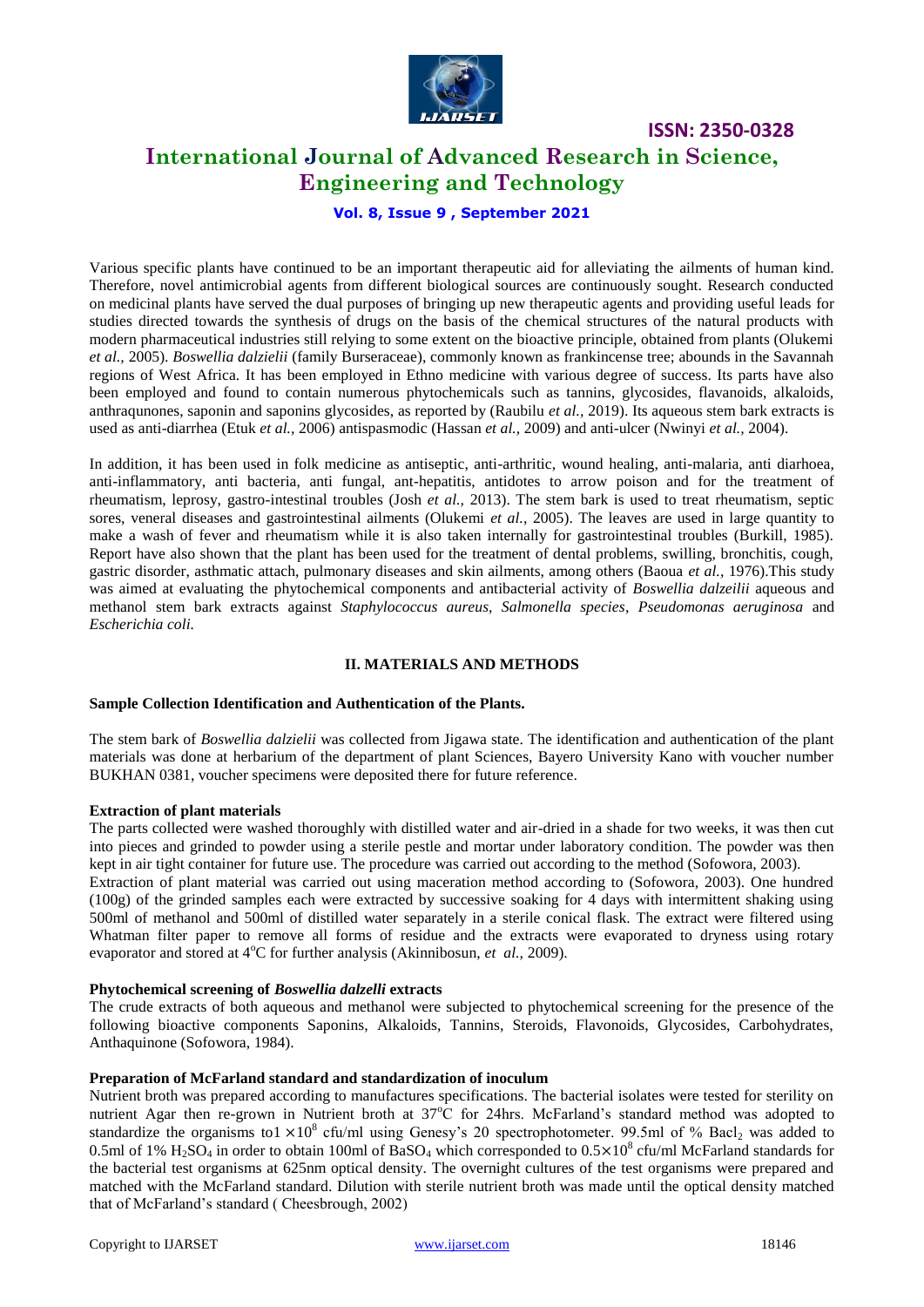

## **International Journal of Advanced Research in Science, Engineering and Technology**

#### **Vol. 8, Issue 9 , September 2021**

#### **Antibacterial Assay**

.

The agar well diffusion method of Kirby-Bauer as described by (Cowan, 2015) was adopted to test for the antimicrobial activity of the extracts on the test organisms. 15cm sterile disposable media plates of nutrient agar well prepared for the bacterial according to the manufacturers specifications. These plates were then separately flooded with diluted standardized overnight cultures and then drained to remove excess. Four wells of 6mm diameter were made in each plate with a central well for the control using 6mm sterile cork borer. The wells were filled with 0.1ml diluted concentrations (100mg /ml, 50mg /ml, 25mg/ml and 12.5mg/ml) of extracts with the aid of sterile pipettes per well. While 20mg/ml of the standard antibiotics ciprofloxacin were used as positive control. Sterile distilled water was used as negative control on a separate plate. Diameters of zones of inhibition were measured using millimeter ruler after incubating the plates at  $37^{\circ}$ C for 24hrs (Nas and Ali, 2017). The plates were replicated in triplicates and the means of the zones of inhibition for each organism at each concentration of the extracts were calculated and recorded

#### **Determination of minimum inhibitory concentration (MIC)**

The minimum inhibitory concentration of methanol and aqueous extracts of the *Boswellia dalzielii* were determined by the broth dilution method using serially diluted plant extracts according to the national committee for clinical and laboratory standard (NCCLS, 2007) Protocol as described by Doughari *et al.*, (2007). About 0.5ml of varying concentration of the extracts (100mg/ml, and 50mg/ml, 25mg/ml, 12.5/ml, 6.25mg/ml) were added in test tubes, 2ml of nutrient broth was added and then a loopful of the test organisms previously diluted to 0.5 Mcfarland turbidity standards was introduced. The procedure was repeated on the test organisms, using the standard antibiotics (ciprofloxacin). A tube containing nutrient broth only was use as control. The culture tubes were then examined for bacterial growth by observing the turbidity as described by El- Mahmood *et al.* (2018).

#### **Determination of Minimum Bactericidal Concentration**

The MBCs of the extracts were determined using the method described by Adegboye *et al*., (2008). Samples were taken from the tube with no visible growth with MIC assay and Sub cultured on to fresh prepared nutrient agar medium and later incubated at 37°C for 24hrs. The MBCs were taken as the lowest concentration of the extract that did not allow any bacterial growth on the surface of the agar plates as described by Chessbrough, (2000)

#### **III. RESULTS**

The result of the physical characteristics of methanol stem bark extract of *Boswellia dalzielii* was observed to be brownish-green with a percentage yield of 12.8% while that of aqueous extract appeared brown with percentage yield of 27.6% (table 1).

Table 2 shows the result of phytochemical screening of *Boswellia dalzielii* stem bark extracts which revealed the presence of saponins, alkaloids, tannins, flavonoids, steroids and cardiac glycosides, while methanol extract shows the present of saponins, tannins, flavonoids, steroid and cardiac glycosides. The antibacterial activity of the stem bark extract is presented on table 3. All the concentrations of the extracts showed activity against *E. coli, Salmonella* spp*, S. aureus and Pseudomonas aeruginosa*. The organisms were susceptible at different concentrations of the extract. As such the activity was found to be dependent on the concentration of the extracts.

The minimum inhibitory concentrations, (MIC) of the aqueous and methanol stem bark extracts of *Boswellia dalzielii* were found to be inhibitory to *E. coli* at 25mg/ml, for *Salmonella* spp MIC was found at 25mg/ml and 6.5mg/ml aqueous and methanol stem bark extract respectively. Similarly MIC of aqueous and methanol extract against *S. aureus*  was 50mg/ml and 12.5mg/ml respectively, *P. aeruginosa* revealed 12.5 mg/ml and 25mg/ml MIC for both aqueous and methanol extracts. The minimum bactericidal concentration (MBC) of the stem bark of *Boswellia dalzielii* aqueous and methanol extract against all the test isolates was found ranging from 12.5mg/ml to 100mg/ml.

#### **Table 1: percentage yield of Aqueous and Methanol stem bark extract of** *Boswellia dalzielii*

| Crude extract | Initial sample weight (g) | Percentage yield % | Appearance     |
|---------------|---------------------------|--------------------|----------------|
| Methanol      | 100                       | $\sim$ 0           | Brownish green |
| Aqueous       | 100                       | ີ<br>2/0.0         | <b>Brown</b>   |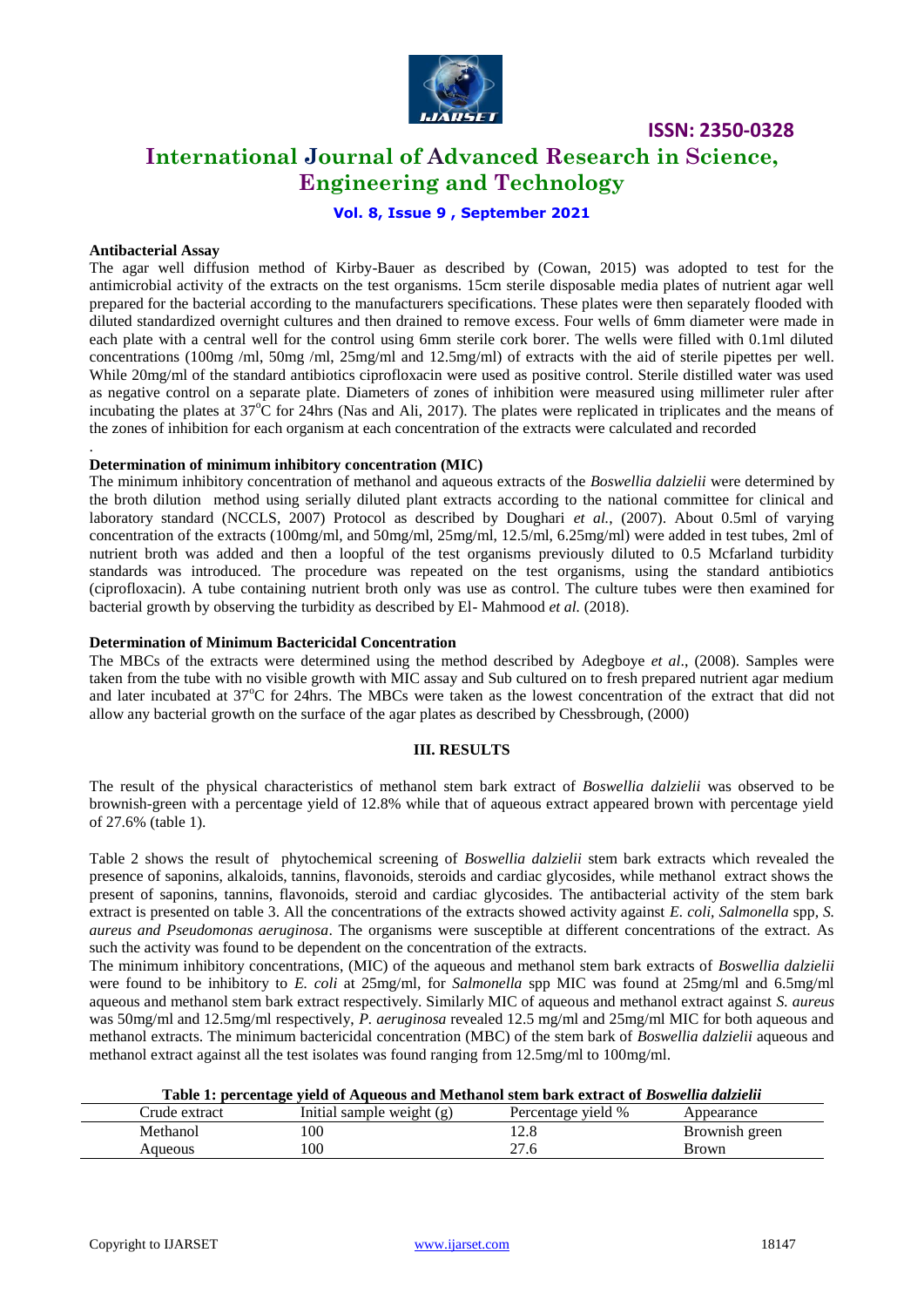

**ISSN: 2350-0328 International Journal of Advanced Research in Science, Engineering and Technology**

### **Vol. 8, Issue 9 , September 2021**

**Table 2: Phytochemical Constituents of Methanol and Aqueous Extracts of** *Boswellia dalzielii* **Stem bark.**

| <b>Phytochemical constituent</b>         | <b>Methanol extract</b> | <b>Aqueous extract</b> |
|------------------------------------------|-------------------------|------------------------|
| Saponins                                 |                         |                        |
| Alkaloids                                |                         | +                      |
| <b>Tannins</b>                           |                         | +                      |
| Anthraquinone                            |                         |                        |
| Flavonoids                               |                         | +                      |
| <b>Steroids</b>                          |                         | +                      |
| Cardiac glycosides                       |                         | $^+$                   |
| $\mathbf{r}$ . The state of $\mathbf{r}$ |                         |                        |

**Key: + detected, - not detected** 

**Table 3: Antibacterial activity of aqueous and methanol stem bark extracts of** *Boswellia dalzielii* **against the bacterial isolates**

|                    |            |           |           |           |                | <b>Concentrations</b> (mg/ml) |           | Diameter zone of |           |                |
|--------------------|------------|-----------|-----------|-----------|----------------|-------------------------------|-----------|------------------|-----------|----------------|
| inhibition(mm)     |            |           |           |           |                |                               |           |                  |           |                |
| (Aqueous extract)  |            |           |           |           |                |                               |           |                  |           |                |
| (Methanol extract) |            |           |           |           |                |                               |           |                  |           |                |
| <b>Test</b>        | <b>100</b> | 50        | 25        | 12.5      | <b>Control</b> | <b>100</b>                    | 50        | 25               | 12.5      | <b>Control</b> |
| organi             |            |           |           |           | (Ciproflo      |                               |           |                  |           | (Ciproflo      |
| sms                |            |           |           |           | xacin)         |                               |           |                  |           | xacin)         |
|                    |            |           |           |           |                |                               |           |                  |           |                |
| E. coli            | 20.7       | 17.7      | 16.3      | 14.7      | $24.2 \pm 0.3$ | 18.3                          | 16.3      | 15.3             | 13.3      | $25.0 \pm 0.4$ |
|                    | $+0.5$     | $+0.3$    | $+0.3$    | $\pm 0.3$ |                | $+0.3$                        | $+0.3$    | $+0.3$           | $\pm 0.3$ |                |
| S.                 | 25.3       | 15.7      | 16.7      | 12.3      | $32.7 \pm 0.5$ | 17.0                          | 14.3      | 12.3             | 10.4      | $24.7 \pm 0.5$ |
| aureus             | $\pm 0.3$  | $+0.3$    | $\pm 0.3$ | $\pm 0.3$ |                | ±0.4                          | $+0.3$    | $\pm 0.5$        | ±0.4      |                |
| S.                 | 27.7       | 21.7      | 16.7      | 12.5      | $38.0 \pm 0.4$ | 15.7                          | 13.3      | 11.9             | 9.6       | $38.7 \pm 0.3$ |
| typhi              | $\pm 0.3$  | $\pm 0.4$ | $\pm 0.5$ | $\pm 0.3$ |                | $\pm 0.3$                     | $\pm 0.3$ | ±0.4             | $\pm 0.5$ |                |
| P.                 | 21.8       | 18.7      | 16.4      | 13.4      | $32.0 \pm 0.2$ | 14.6                          | 12.3      | 14.3             | 15.0      | $22.7 \pm 0.5$ |
| aerugi             | $\pm 0.3$  | $\pm 0.5$ | ±.04      | $\pm 0.2$ |                | $\pm 0.2$                     | $\pm 0.3$ | ±0.4             | ±0.4      |                |
| nosa               |            |           |           |           |                |                               |           |                  |           |                |
|                    |            |           |           |           |                |                               |           |                  |           |                |

**Diameter zone of nhibition**  $\pm$  standard deviation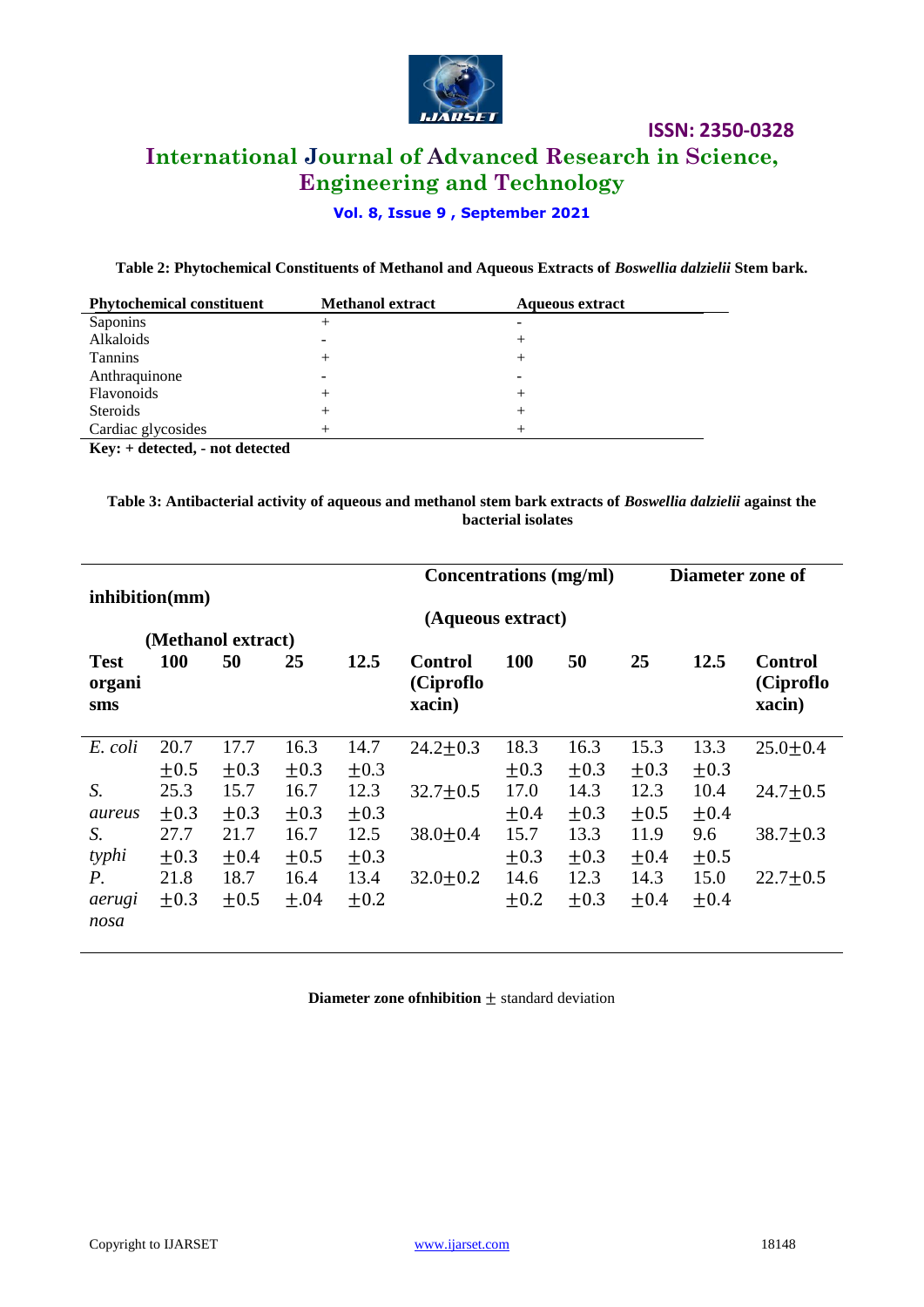

## **International Journal of Advanced Research in Science, Engineering and Technology**

#### **Vol. 8, Issue 9 , September 2021**

**Table 4: Minimum inhibitory Concentration (MIC) and the Minimum Bactericidal Concentration (MBC) of the extracts against the test isolates**

| <b>Test Isolates</b>   | Concentration (mg/ml)  |            |                         |            |  |
|------------------------|------------------------|------------|-------------------------|------------|--|
|                        | <b>Aqueous extract</b> |            | <b>Methanol extract</b> |            |  |
|                        | MIC(mg/ml)             | MBC(mg/ml) | MIC(mg/ml)              | MBC(mg/ml) |  |
| Escherichia coli       | 25                     | 50         | 25                      | 50         |  |
| Salmonella spp         | 25                     | 100        | 6.25                    | 12.5       |  |
| Staphylococcus aureus  | 50                     | 100        | 12.5                    | 25         |  |
| Pseudomonas aeruginosa | 12.5                   | 25         | 25                      | 100        |  |

#### **IV. DISCUSSION**

Results from the phytochemical analysis reveals the presence of steroids, alkaloids, glycosides flavonoides, saponins and tannins .The result of this study is in line with the findings of Prakesh *et al.* (2015) and Nas and Ali, (2017), who detected the presence of similar components in both aqueous and methanol extracts of *Boswellia dalzielii*. Various studies have shown that plants that are rich in alkaloids and tannin compounds possess antimicrobial activity usually against a wide range of microorganisms (Giwa *et al.,* 2012). There has been an earlier report on the antibacterial activity of *B*.*dalzielii* stem bark and oil from its leaves (Nwinyi, 2004; Olukemi *et al.,* 2002). The plant could be an important precursor for the development of an antimicrobial.

The antibacterial activity reveals that all the test isolates were susceptible to the plants extracts as evidenced by differences in diameter zones of inhibition. The susceptibility of all the isolates is comparable at all the concentration suggesting that *B. dalzeilli* may be active against both Gram positive and Gram negative bacteria. The extracts are more active at high concentration and less active at low concentration. This suggests that the activity of the extracts is dose dependents with the highest activity observed at 100mg/ml and the lowest at 6.25mg/ml.

The minimum inhibitory concentration (MIC) and minimum bactericidal concentration of the extract showed that methanol extracts had the lowest MIC and MBC values in the ranges of  $(6.25-25mg/ml)$  and  $(12.5 - 50 mg/ml)$ respectively while aqueous extract has MIC and MBC ranges of (12.5 – 50 mg/ml) and 25-100mg/ml respectively. The result showed that the crude extract of the plant have strong activity against the isolates used in this study. Thus, the extracts have spectrum of activity and this is inconformity with the finding of Ntiejumokwu and Alemika (1991) who reported that the extracts of *B. dalzielii* have a broad spectrum of activity against both gram positive and gram negative bacteria. The fact that the extracts are active against some members of Enrerobacteriaceae confirmed the ethno botanical usage of the plant in treating gastroenteritis particularly those caused by the organisms. MICs of the extracts were lower than the MBCs, suggesting that the extracts were bacteriostatic at lower concentration and bactericidal at higher concentrations. This support the report of Aliyu *et al.* (2008), who evaluated the antibacterial activity of 12 medicinal plants used in Northern Nigerian traditional medicine against 25 hospital isolates of methicillin resistant *Staphylococcus aureus* (MRSA). The different values obtained from MBC of stem bark extracts on *E. coli* and *S. aureus* confirm that both extracts have varying phytochemical properties and hence exhibit different inhibitory effects and bactericidal effect on the test organisms but less compared to standard antibiotics used.

#### **V. CONCLUSIONS**

In this study, methanol was found to be the solvent of choice for extracting bioactive phytochemical from leaves and stem bark of B. dalzielii. The active phytochemical components found in this study include alkaloid, saponin, tannin, flavonoids, and glycosides. The study confirmed that the stem bark extract of *B. dalzielii* exhibited significant antibacterial activities against clinical isolates of *Staphylococcus aureus, Salmonella* spp *Escherichia coli* and *Pseudomonas aeruginosa* at varied concentrations, supporting the traditional usage of the plant parts in treating many diseases involving the microbes. Based on the results obtained it is strongly recommended that more attention should be given to medicinal plant as a cheaper and more easily assessable source of treatment for mild cases of ailments and more research should be carried out to determine the toxicity and antifungal activity of the plant extracts.